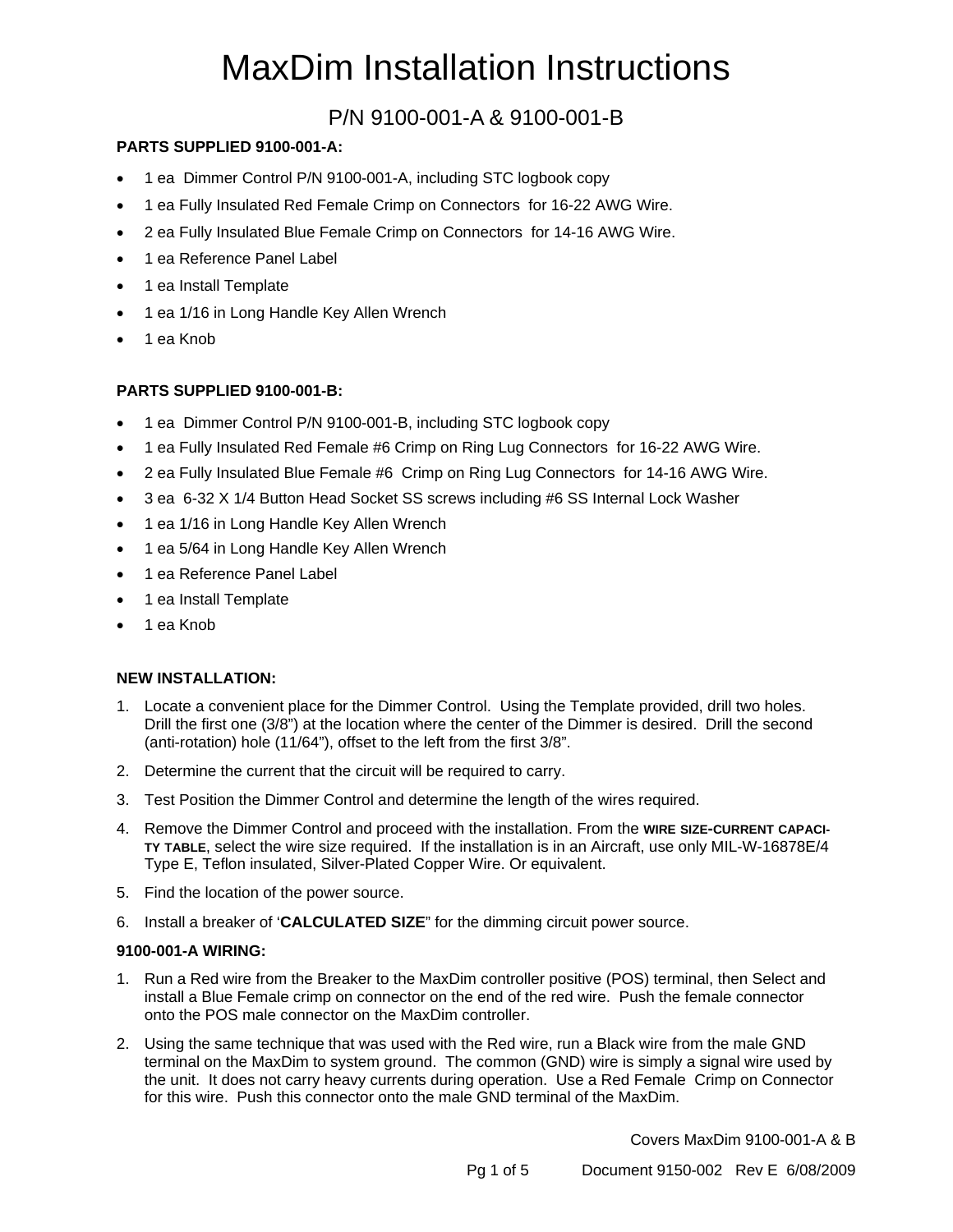- 3. Again using the same technique that was used with the Red wire, run a Blue wire from output CKT for the dimming circuit. Select and install a Blue Female Crimp on Connector on the end of the Blue wire and push it onto the male CKT connector on the MaxDim Controller.
- 4. With the Dimmer Control inserted from the rear into the 3/8" drilled hole and with the reference label placed over the threads on the Dimmer Control, install a washer and a nut to hold the Dimmer Control in place. Before tightening the nut, insure that the anti-rotation plastic bump is seated in the 0.170 in ( #25) hole and the reference Label is vertically aligned.
- 5. Install the knob using the provided 1/16 in hex wrench.

#### **EXISTING/REPLACEMENT INSTALLATION:**

- 1. Locate a convenient place for the Dimmer Control. Using the Template provided, drill two holes. Drill the first one (3/8") at the location where the center of the Dimmer is desired. Drill the second (anti-rotation) hole 11/64 in offset to the left from the first 3/8".
- 2. Determine the Positive supply, Dimmer circuit, and chassis ground wiring.
- 3. Test Position the Dimmer Control and determine if an additional the lengths of the wires required.
- 4. Insure that the breaker for the MaxDim Dimmer Controller power source is installed in series with power source. Reference page 3 : **DETERMINING THE BREAKER SIZE**
- 5. Remove the Dimmer Control and proceed with the installation. From the wire size-current capacity table, select the wire size required if additional wire is required. If the installation is in an Aircraft, use only MIL-W-16878E/4 Type E, Teflon insulated, Silver-Plated Copper Wire or equivalent.
- 6. Run Red wire from the Breaker to the MaxDim controller positive (POS) terminal, then select and install a Red or Blue Female Crimp on Connector, for the wire size used, on the end of the red wire. Push the female connector onto the POS male connector on the MaxDim controller.
- 7. Using the same technique that was used with the Red wire, run a Black wire from the male connector terminal GND on the MaxDim to system ground. The common (Gnd) Wire is simply a signal wire used by the unit. It does not carry heavy currents during operation. Use a Red Female Crimp on Connector for this wire.
- 8. Again using the same technique that was used with the Red wire, run Blue wire from output CKT for the dimming circuit. Select and install a Red or Blue Female Crimp on Connector, for the wire size used, on the end of the Blue wire and push it onto the male connector CKT on the MaxDim Controller.
- 9. With the Dimmer Control inserted from the rear into the 3/8" drilled hole and with the reference label placed over the threads on the Dimmer Control, install a washer and a nut to hold the Dimmer Control in place. Before tightening the nut, insure that the anti-rotation plastic bump is seated in the 11/64 " hole and the reference Label is vertically aligned.
- **10. NOTE: THE THREADS ARE PLASTIC AND CAN BE BROKEN! MAKE SURE THAT THE DIM-MER IS SITTING FLAT AGAINST THE PANEL WITH THE ANTI-ROTATION PIN IN THE HOLE. DO NOT OVER TIGHTEN THE NUT DURING INSTALLATION. 1/4 TURN PAST BOTTOM IS PLENTY.**

#### **FUNCTIONAL TEST:**

- 1. Turn the knob fully counter clockwise and apply power to the system.
- 2. Slowly rotate the knob clockwise. The Lamp Dimmer Circuit will activate and with a continued clockwise rotation the lamps will increase in intensity.
- 3. Fully Clockwise rotation applies the full voltage to the Lamp Dimmer Circuit.
- 4. Fully Counterclockwise removes the voltage from the Lamp Dimmer Circuit.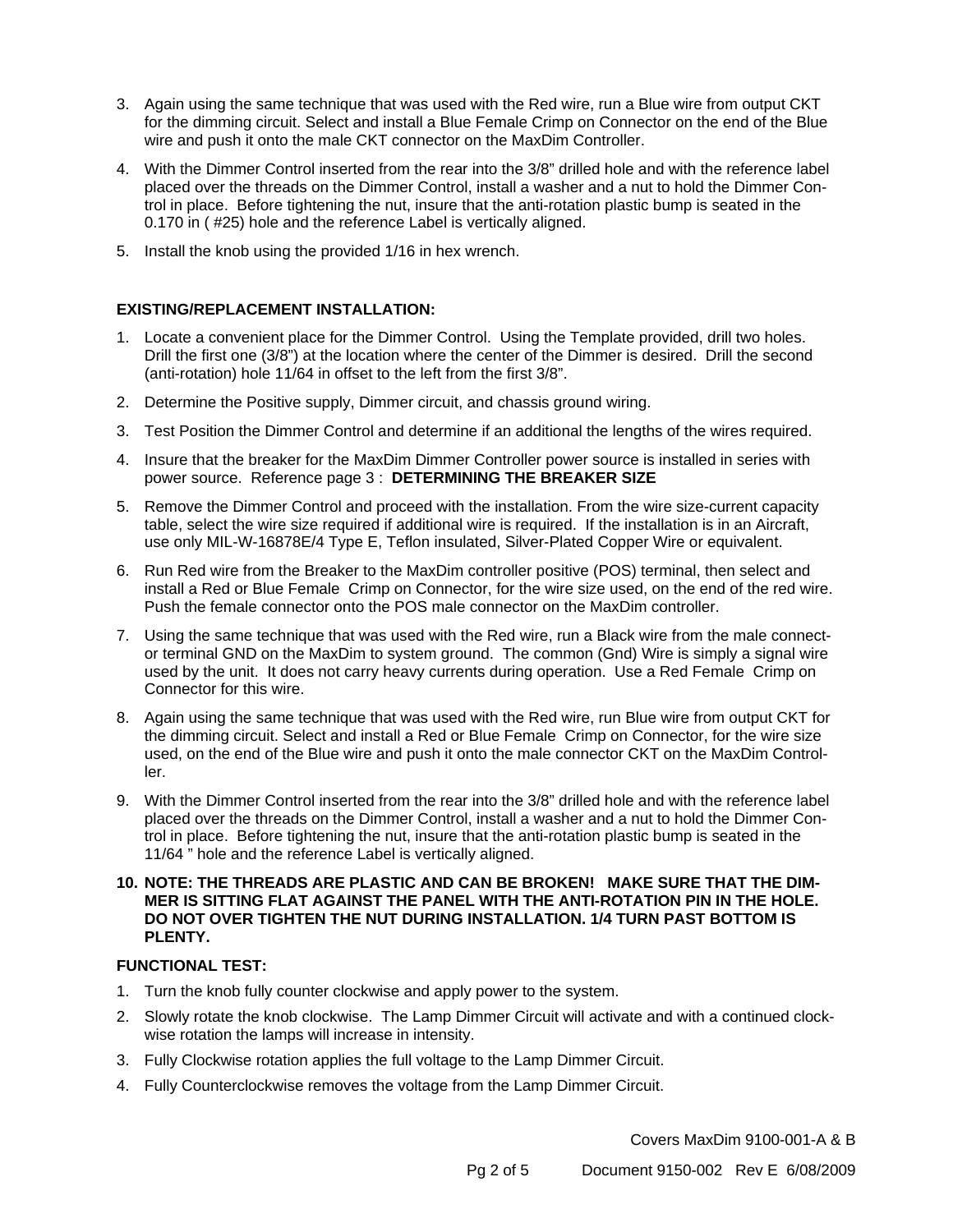#### **9100-001-B WIRING:**

- 1. Again using the same technique that was used with the selection of the wire for the installation, instead of installing push on crimp connectors install the crimp on ring lugs.
- 2. Each wire is connect to the MaxDim with ring lugs crimped onto the wires and secured to the respective terminals on the MaxDim with 6-32 X 1/4 Button Head Socket SS screws including a #6 SS Internal Lock Washer.

#### **9100-001-B CONNECTIONS :**

- 1. Locate the 5/64 in Long Handle Key Allen Wrench
- 2. Insert the Allen wrench into the head of the Button Head Screw.
- 3. Place the #6 internal star lock washer onto the Button Head Screw.
- 4. Place the Ring Lug with the crimped on wire onto the Button Head Screw.
- 5. Screw the Button Head Screw into the threaded terminal on the MaxDim.

#### **FUNCTIONAL TEST:**

- 1. Turn the knob fully counter clockwise and apply power to the system.
- 2. Slowly rotate the knob clockwise. The Lamp Dimmer Circuit will activate and with a continued clockwise rotation the lamps will increase in intensity.
- 3. Fully Clockwise rotation applies the full voltage to the Lamp Dimmer Circuit.
- 4. Fully Counterclockwise removes the voltage from the Lamp Dimmer Circuit.
- 5. The Lamp Dimmer Circuit voltage is continuously variable from off to full on.

#### **DETERMINING THE BREAKER SIZE:**

- 1. Determine total current required by the load and multiply by 1.2.
- 2. Select the next higher rated breaker to use with your MaxDim. Do not exceed a 18 ampere breaker.



Covers MaxDim 9100-001-A & B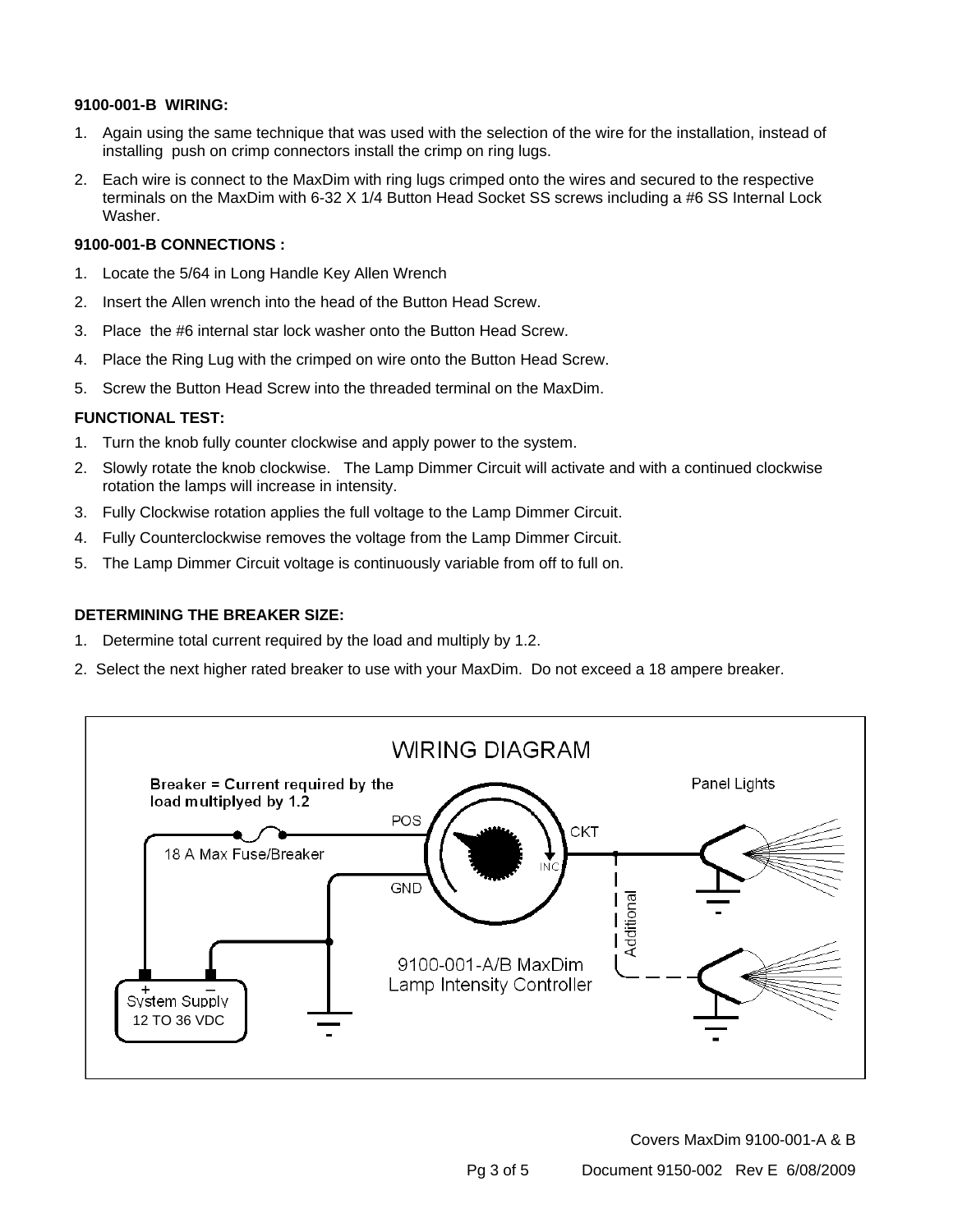# **—SPECIFICATIONS—**

**Voltage Range:** 12 to 35VDC **Max Current:** 12.5 A **Controlled Output**: 0 to 12/35 VDC 0 to12.5 A

## **Capacity**:

- 150 Watts @12 VDC
- 300 Watts @ 24 VDC
- 350 Watts @ 28 VDC

**Potentiometer Rotation:** 270 Deg, **Rotational Life:** 500KTurns



**Operating Temperature range:** -30°C to +65°C **Internal Temperature Protect:** +85°C **Storage Temperature: -**40°C to +100°C **Maximum Internal Temperature:** @12.5 A +15 °C above Ambient.

**Enclosure Material:** Bayer FR 110 Resin Meets UL 94 Flame Rating: V-2 (0.03in) V-0 (0.059in) 5VB (0.098in) 5VA (0.13in)

**Approvals: FAA PMA STC SA01800SE RTCA/DO-160E** Tested/Qualified EMC

Order P/N 9100-001-A Push on Terminals Order P/N 9100-001-B Screw on Terminals



<u>nununununununun adalah per</u> **ONE YEAR LIMITED WARRANTY** 

**SEC will repair or replace, at its expense and at its option any device manufactured by SEC which in the normal use has proven to be defective in workmanship or material, provided that the customer returns the product prepaid to SEC along with proof of purchase of the product within one year and provides SEC with reasonable opportunity to verify the alleged defect by inspection. SEC will not be responsible for any asserted defect which has resulted from misuse, abuse or over stressing above the published specifications. SEC will under no circumstances be liable for incidental or consequential damages resulting from the defective products This warranty is SEC's Sole warranty and sets forth the customer's exclusive remedy, with respect to defective products; all other warranties, express or implied, whether of merchantability, fitness for purpose, or otherwise, are expressly disclaimed by SEC.** 

Seaton Engineering Corp. Spokane, WA. 99208

# 

<u>unununununununun tahun 1999 (</u>